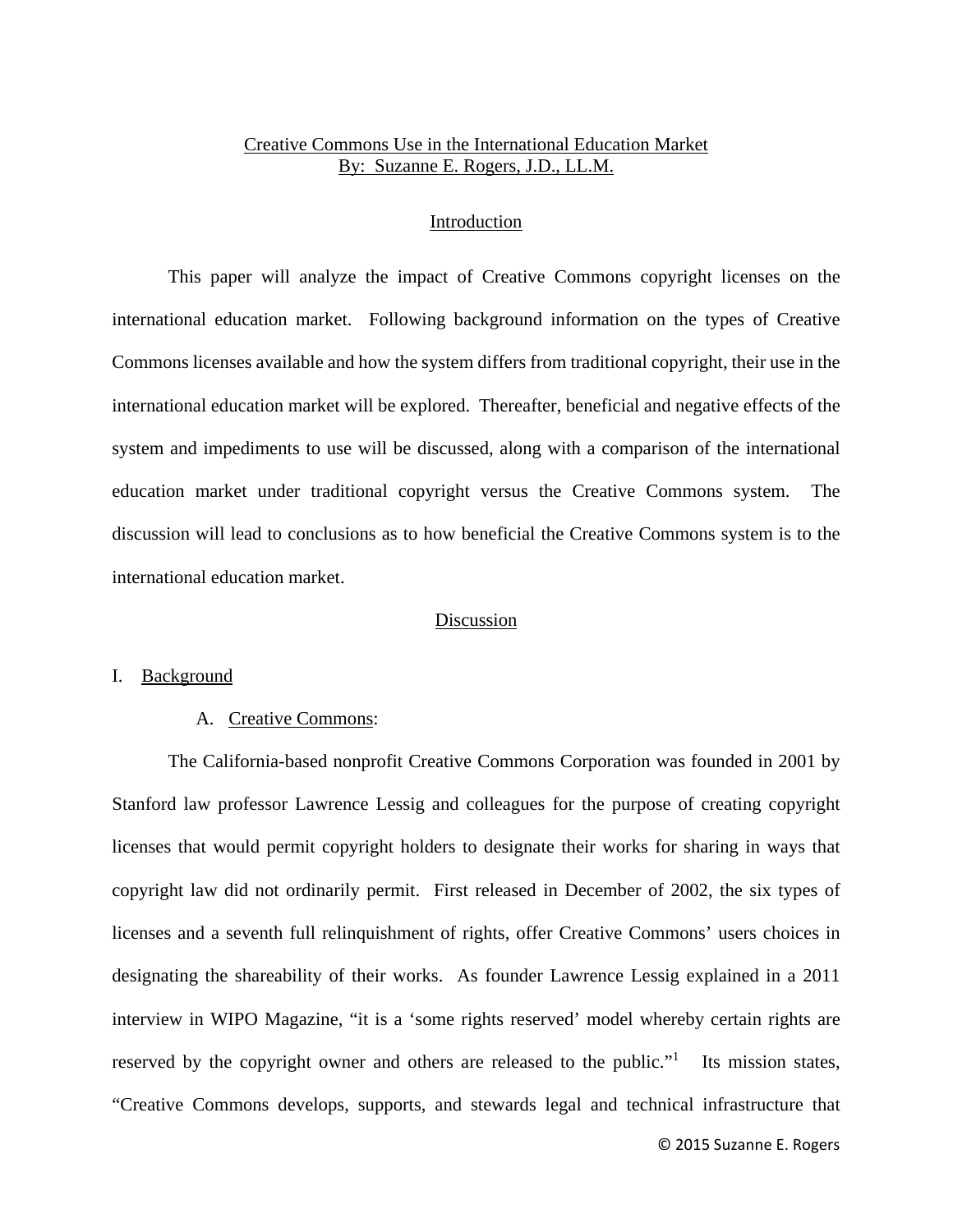maximizes digital creativity, sharing, and innovation."<sup>2</sup> Its existence is aligned with the rapid growth and pervasive existence of the internet, and designed to allow sharing of vast amounts of knowledge in what continues to evolve as a sharing economy.<sup>3</sup>

Presently at version 4.0, the six licenses and one hybrid designation/license are: Attribution, Attribution–ShareAlike, Attribution–NoDerivs, Attribution–NonCommercial, Attribution–Noncommercial-ShareAlike, Attribution–NonCommercial–NoDerivs, and the CC0 designation.<sup>4</sup> Each of the seven has a three-layer design to facilitate ease of use and access.<sup>5</sup> The first layer is the legal code, written in typical legal license language. The second layer is called the "Commons Deed" and is a layperson recount of the license. The third layer is a computer readable version, including a summary of the key provisions of the particular license, written in the standardized Creative Commons Rights Expression Language ("CC REL" for short), so that materials with any Creative Commons ("CC") licenses can be easily found through various internet search engines. A license chooser computer program assists with a user's choice of license.<sup>6</sup> Creative Commons license designations are non-exclusive, and may be combined with other licensing designations.<sup>7</sup> They are also irrevocable, so not to be considered lightly.<sup>8</sup>

The first three allow commercial use of the underlying works. The Attribution license is the most open, permitting others to "distribute, remix, tweak, and build upon" the work, provided the users credit the author for the original work.<sup>9</sup> The Attribution–ShareAlike license lets others "remix, tweak, and build upon" the original work, provided they credit the author as well as license derivative works under the same license.<sup>10</sup> The Attribution-NoDerivs license allows the user to redistribute in total, without any revisions.<sup>11</sup> The other three licenses require uses to be noncommercial. The Attribution-NonCommercial license permits users to "remix, tweak, and build upon" the original work upon acknowledgment of the author, permitting new works to be licensed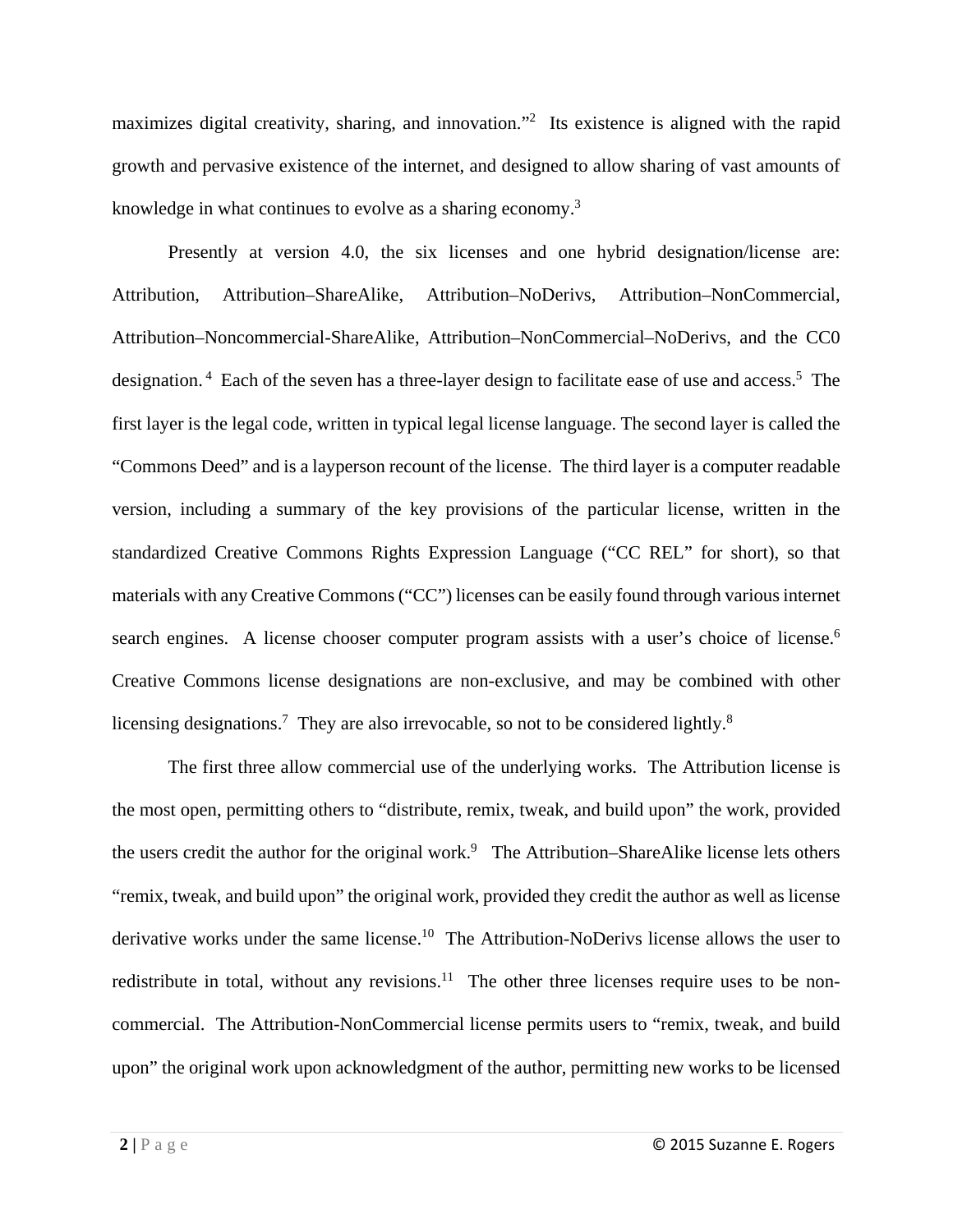on any terms.12 The Attrubition-NonCommercial-ShareAlike license is similar to the Attribution-NonCommercial, except that it requires users to license their new works under the same license.<sup>13</sup> The most restrictive, Attribution-NonCommercial-NoDerivs, only permits unaltered noncommercial re-use, with credit to the author.<sup>14</sup> The CC0 provision applies to a work to dedicate it to the public domain with a waiver of all of the author's copyright entitlements under various jurisdictions' laws.15 It also acts to disclaim all of the author's warranties and liabilities to the extent allowed under the law.<sup>16</sup> Where a jurisdiction's copyright regime does not allow CC0 to completely place a work in the public domain, CC0 will default to apply a license that attempts to achieve the same public-use purpose, granting any type of use, anywhere, for any purpose whatsoever.<sup>17</sup>

This Creative Commons system is available internationally through its affiliate network which includes more than 100 affiliates in 80+ jurisdictions throughout the world.<sup>18</sup> Through agreements, the affiliates act as liaisons between the Creative Commons' headquarters and local organizations, universities and individuals, to conduct research, public outreach, community building and translations, and offer support to users. While the current version 4.0 has been written to be applicable to most jurisdictions, prior versions were translated into over fifty localized versions, differing only to reflect local protocol for expression and format.<sup>19</sup> Regional coordinators, who support Creative Commons communities in their regions, exist for Africa, Asia-Pacific, Europe, Latin America and the Middle East <sup>20</sup>

# B. General Copyright Principles:

Traditional copyright law, on the other hand, is based on the national laws of the author's country, with similar laws for many through compliance with the Berne Convention for the Protection of Literary and Artistic Works and the Universal Copyright Convention.<sup>21</sup> The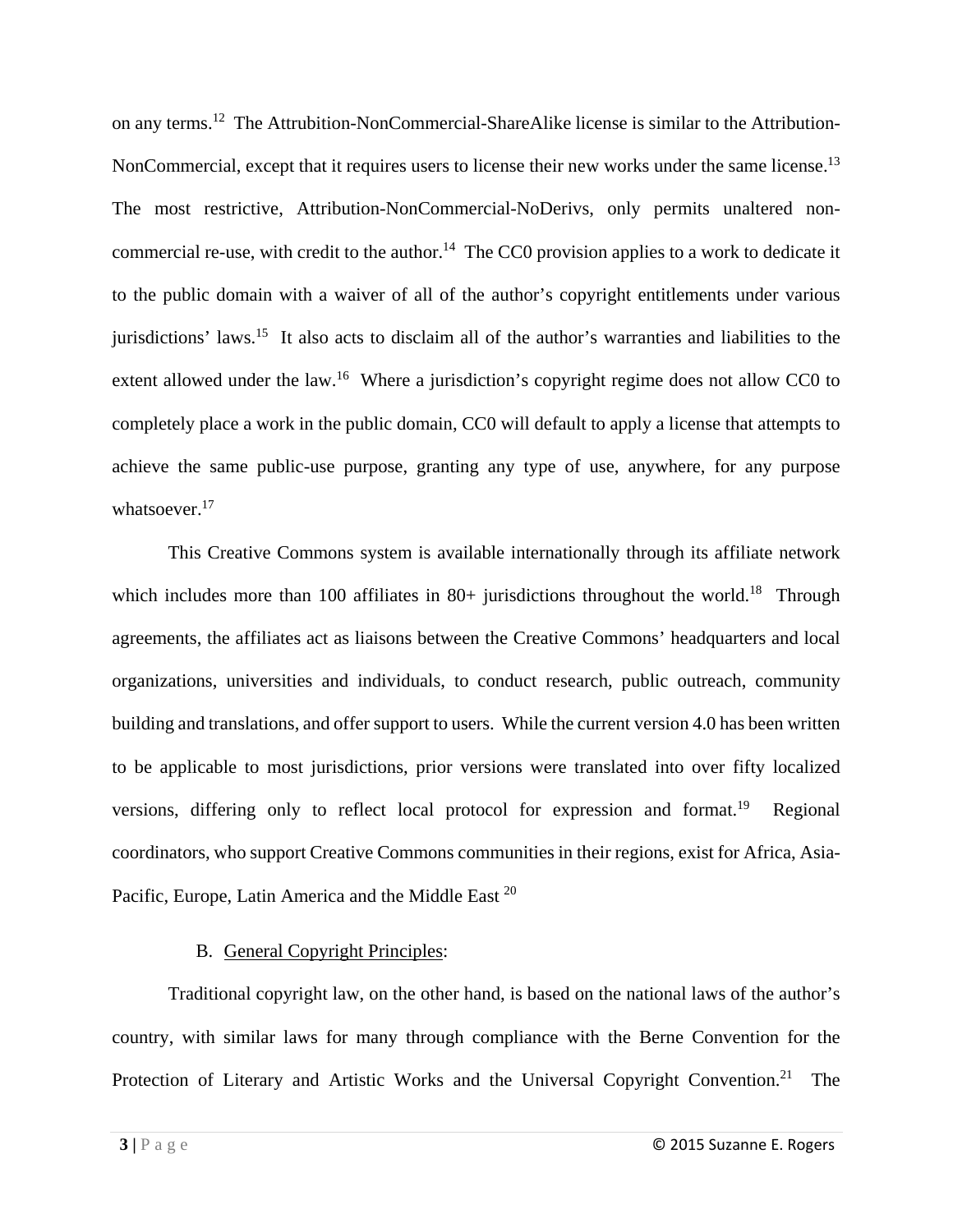commonly understood purpose of those laws is to promote creative expression through monetary and reputational incentives.<sup>22</sup> This is done by automatically granting to an original literary, musical, film, software, painting or other similarly expressive work, certain economic and moral protections upon creation.<sup>23</sup> These protections include the author's economic right to reproduce the work in copies or phonorecords; publicly distribute copies or phonorecords; create derivative works; publicly perform the work; publicly display the work; and, for sound recordings, publicly perform the work by means of a digital audio transmission.<sup>24</sup> They also include the author's moral rights to be identified as the author, maintain the work's integrity, and right of first publication.<sup>25</sup> Without either specific permission, licensing through a collective or compulsory licensing scheme, or a fair use privilege, using an author's or copyright owner's rights in his, her or its copyrighted work is an infringement for which both equitable and legal remedies and criminal sanctions may be imposed.<sup>26</sup>

Originals or used copies of various course materials are sold through typical retail channels like brick-and-mortar book stores and online vendors like Amazon, with each user needing to purchase the appropriate permissions for ownership and use. Coursepacks, a collection of materials individually selected by an instructor, are typically licensed through a Reproduction Rights Organization, aligned with the International Federation of Reproduction Rights Organizations to provide a collective licensing process for fairly consistent mechanisms throughout the world to "protect and enable easy legal access to copyright material."<sup>27</sup> Compulsory licenses are typically not available for educational material in either developed or developing countries.<sup>28</sup> Fair use by educators and librarians, explained in the US Copyright Office's Circular 21,29 has limited application in education. The educational purposes recognized under fair use include limited noncommercial instruction at nonprofit educational institutions,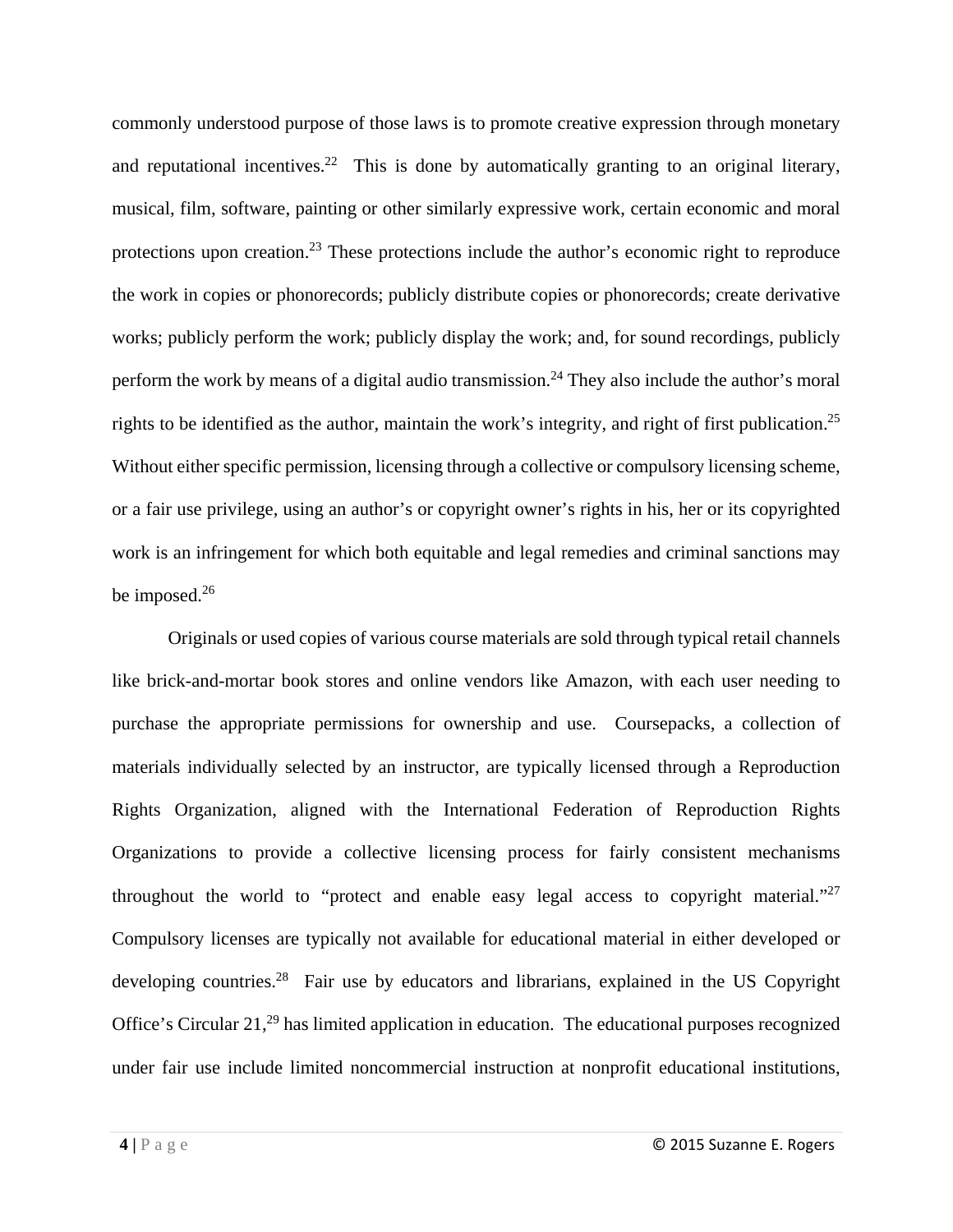limited noncommercial study or investigation intended to contribute to a field of knowledge, or the presentation of research findings at noncommercial peer conferences, workshops, or seminars.<sup>30</sup> Moreover, the permissible reproductions of literature, music and television programs for educational purposes are very constrained in terms of quantity and number, making this form of information sharing only suited to incidental items of study.<sup>31</sup> Fair use could not begin to provide a basis for the provision of learning materials in any long-term educational setting.<sup>32</sup>

# C. The Vision of Creative Commons:

CC's vision reflects the principles of global access to research and education, stating, "Our vision is nothing less than realizing the full potential of the Internet–universal access to research and education, full participation in culture, to drive a new era of development, growth, and productivity."33 Launched by Stanford University Professor Lawrence Lessig and others, its goals included helping "artists and authors give others the freedom to build upon their creativity–without calling a lawyer first."34

 Facilitated through the internet, Creative Commons licenses function as intermediaries, creating a method for end-to-end sharing. They do this by attaching machine readable code identifying works subject to the Creative Commons licenses, and also granting permissions for greater access to the use, copying and distribution of the works.<sup>35</sup> At the same time, they enable other new intermediaries, one of which is the evolving open educational community. (*See* Section II, *infra*.) Through use of the Creative Commons licenses, numerous higher education institutions are creating free, electronic public learning communities available world-wide through the internet. (*See* Section II, *infra*.) The practical applications include not only licensing of straight academic textual information, but also of digital media, involving video, film and music, including for remixing and teaching students how to be literate in these media.<sup>36</sup> This large paradigm shift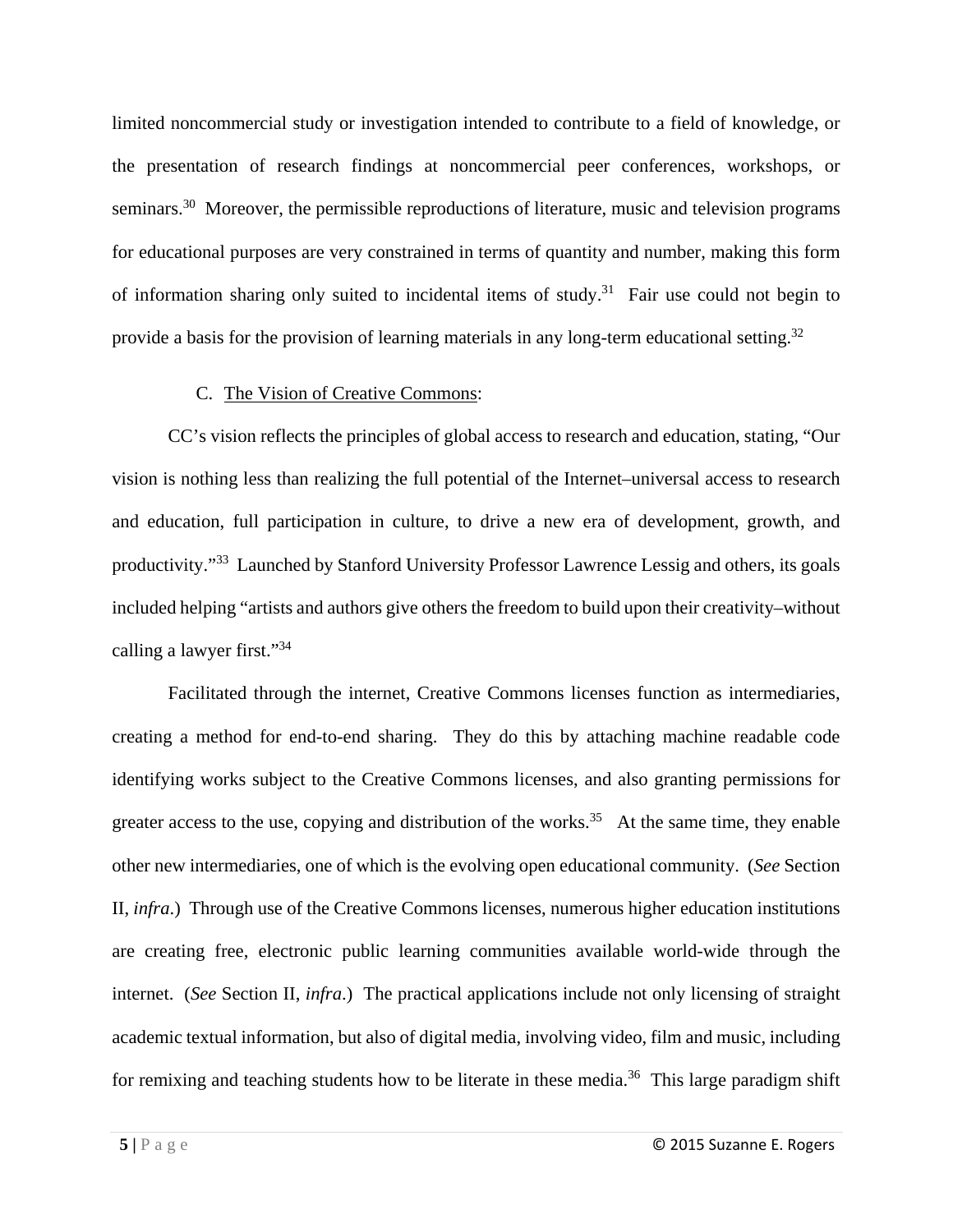permits the dissemination of social leveling education, in the form text books, articles, and howto lessons, both in formalized courses and incremental modular segments, far beyond the campuses of educational institutions.

#### II. Creative Commons Uses in Education

Although begun earlier in Germany,  $37$  two of the first higher education institutions to fully embrace, foster and grow a Commons learning environment were Massachusetts Institute of Technology ("MIT") and Rice University, which began their programs in 2002 and 1999, respectively.<sup>38</sup> Other early users were Yale, Utah State University, Stanford University, Princeton University, University of Michigan, University of California, Berkeley.<sup>39</sup> MIT's OpenCourseWare, which draws on MIT's tradition of open sharing begun in the 1950's, <sup>40</sup> is a free, public educational resource available to faculty and students world-wide through an internet connection.41 Its guiding principles are: (1) to provide free and open digital copies of sound educational materials organized as courses, (2) to permit noncommercial use and adaptation under open licenses, predominantly Creative Commons licenses, and (3) to limit certification programs and faculty access.<sup>42</sup> Currently it offers nearly 2,300 published courses from 38 departments, virtually the entire MIT curriculum, contributed voluntarily by MIT professors, and has been accessed by 175 million people, from every single country.<sup>43</sup> It is even undergoing efforts to make the materials accessible to those with disabilities, with the addition of subtitles to newly added audio and video materials as well as retrofitting of some of the older material; 60 percent of its full video lectures already have complete instructor subtitles.<sup>44</sup> Its \$3.5 million annual budget is about half-funded by MIT, with the balance of funding from individuals and a myriad of sponsors including foundations, individuals and large corporate sponsors, and in-kind contributors.<sup>45</sup> This budget supports its production costs, licensing costs, and staff, 12 of whom are devoted to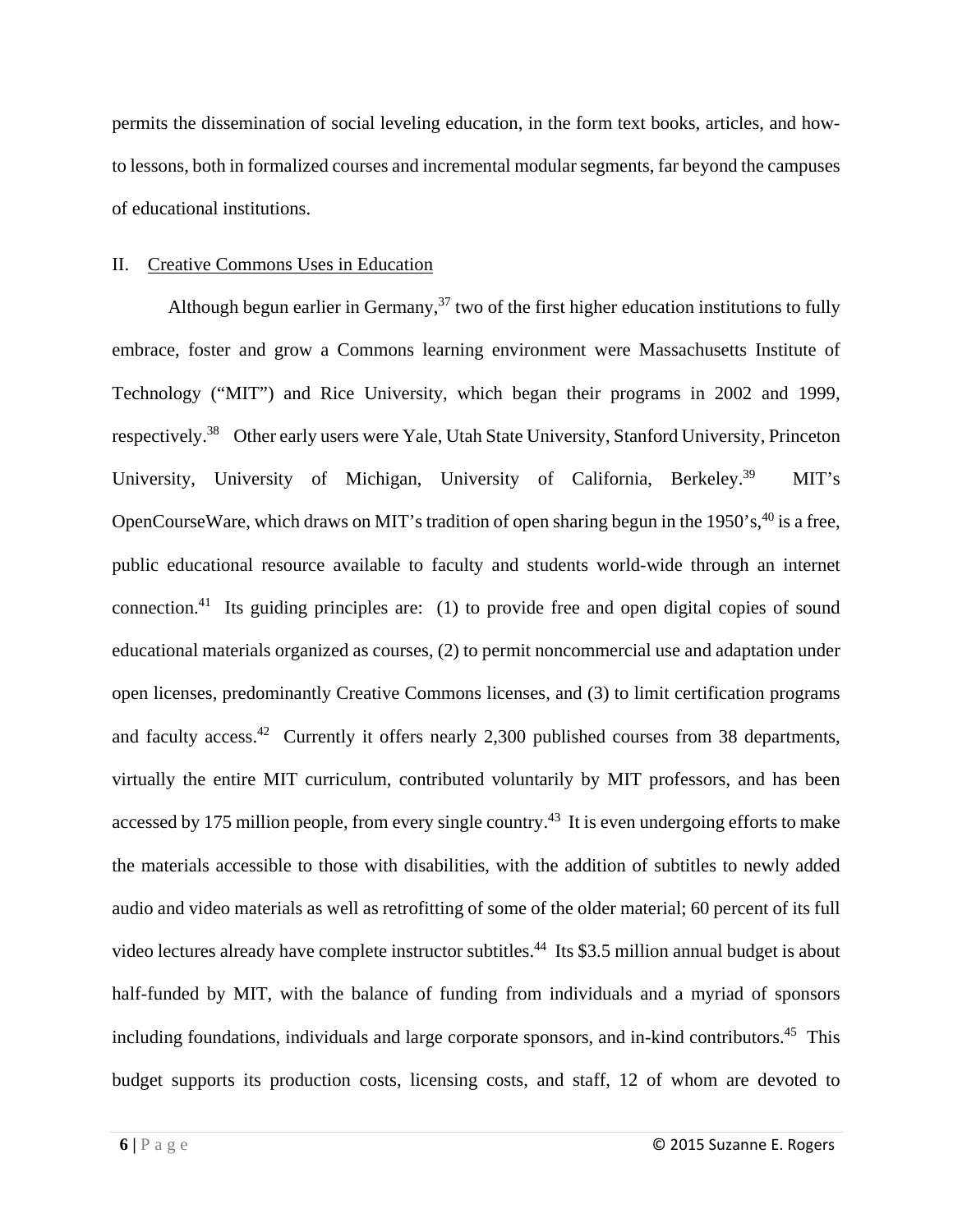publication and spend nearly 90 hours, in addition to 10 hours of faculty time, required to complete preparations for each online course.46

In 2012, based on the success of MIT and other early free online higher education programs, MIT and Harvard University launched edX, a large, public online course platform for various online university courses.<sup>47</sup> Courses through this program include those for which academic credit or certification is offered.<sup>48</sup> The course materials are completely open, encouraging interaction among teachers and students alike.<sup>49</sup>

With MIT's unfailing support for OpenCourseWare ("OCW") in general, the platform has also been embraced by other universities around the world dedicated to open education, including 80 universities<sup>50</sup> in 49 countries<sup>51</sup>, through the Open Education Consortium ("OEC").<sup>52</sup> Its courses can also be found through the educational institutions' websites or through the Open Learning Portfolio, which additionally stores and provides access to more than 30,000 courses from 280 providers, including educational institutions, educators, and affiliated organizations.<sup>53</sup> Some of those institutions include Johns Hopkins Bloomberg School of Public Health, Tufts University, University of Michigan, University of California, Irvine, University of Barcelona, Paris Tech and Helsinki Metropolitan University of Applied Sciences. The course materials for all courses are for the most part dependent on the Creative Commons Attribution 4.0 license.<sup>54</sup> The focus of the Consortium is to provide access to high quality education and training in a shared and collaborative manner, to every single person, from wherever he or she sits in the world.<sup>55</sup> By leveraging the power of the internet, its mission includes providing the essential tools of education to each individual so that society's challenges can be solved. Its efforts are supported by The William and Flora Hewlett Foundation and sustaining membership of 18 universities, including MIT and the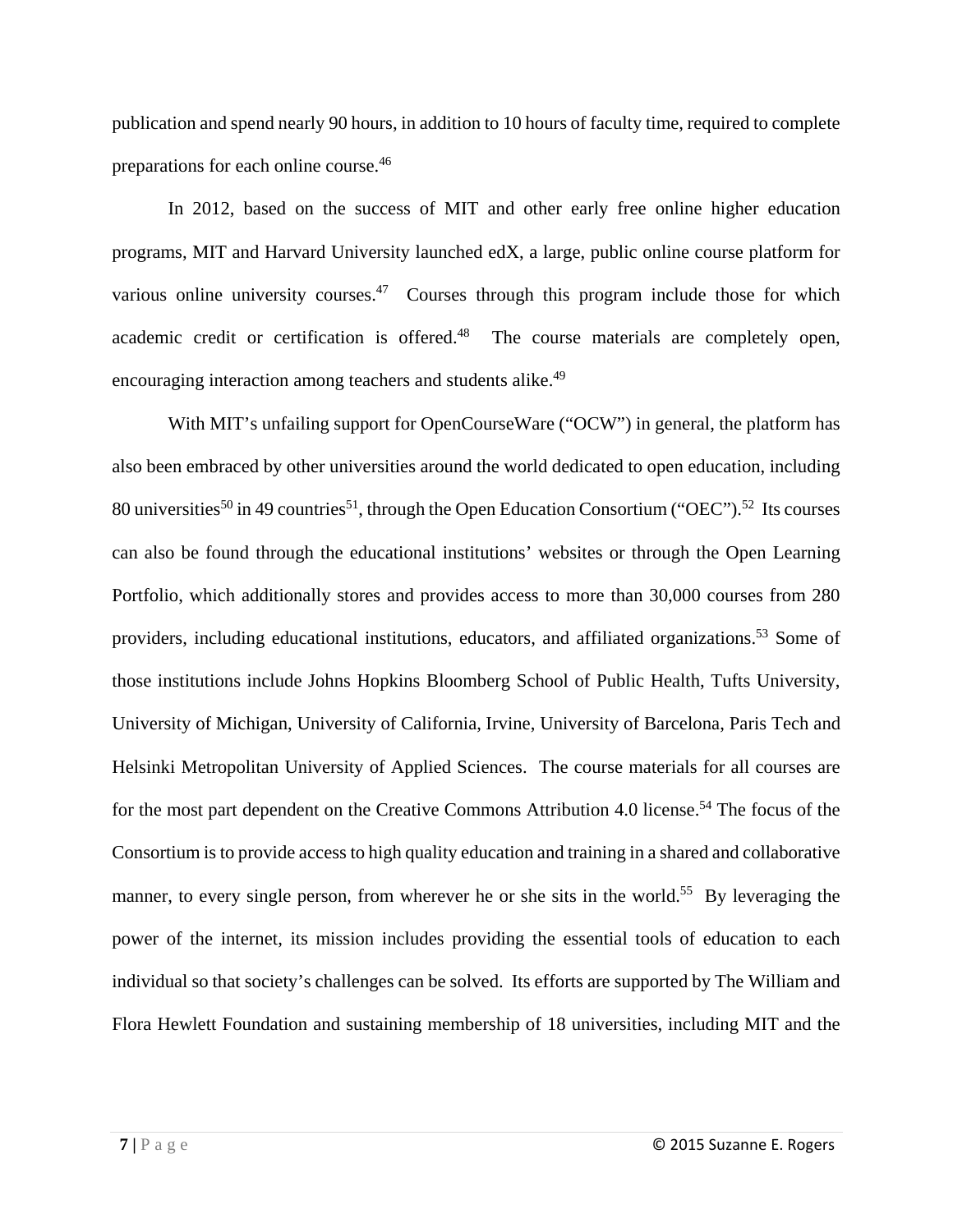majority of those listed above.<sup>56</sup> In keeping with the spirit of the Creative Commons licenses, OEC makes sure that "[e]ducation is available, accessible, modifiable and free."57

Rice University's program, known as OpenStax CNX (formerly Connexions), presents information in learning modules which can be linked into courses or followed based on topical relationships. The program's materials are based on the Creative Commons Attribution license; and, by 2005, the program already reported that "'more than one million people from 157 countries [had tapped] into over 2,500 modules and almost 100 courses developed by a worldwide community of authors in fields ranging from computer science to music and from mathematics to biodiversity."<sup>58</sup> Connexions includes another feature that is facilitated through Commons licenses. It permits quality control review by outsiders which provides assessments and ratings.<sup>59</sup> Many courses are translated into other languages.<sup>60</sup> Thus, this model as well is intent on community-building.<sup>61</sup>

A program initiated by OpenStax CNX is Rice University's 2012-launched nonprofit OpenStax College, which offers free, peer-reviewed online textbooks (as opposed to CNX' modular materials) under the Creative Commons Attribution license, reaching to date more than 540,000 students in connection with more than 2,000 courses taught worldwide.<sup>62</sup> It presently offers 15 college course titles and will add College Board Advanced Placement texts over the next year.63 OpenStax acts as a role model for open educational resources, demonstrating a powerful means for sharing knowledge throughout the global society.<sup>64</sup> Use of OpenStax text books has grown six-fold in the last two years, and has already exceeded its goal of saving college students \$120 million per year.<sup>65</sup> Making access easy, OpenStax has partnered with various online platforms and distributors for ease of access, allowing website pdf viewing, and in many cases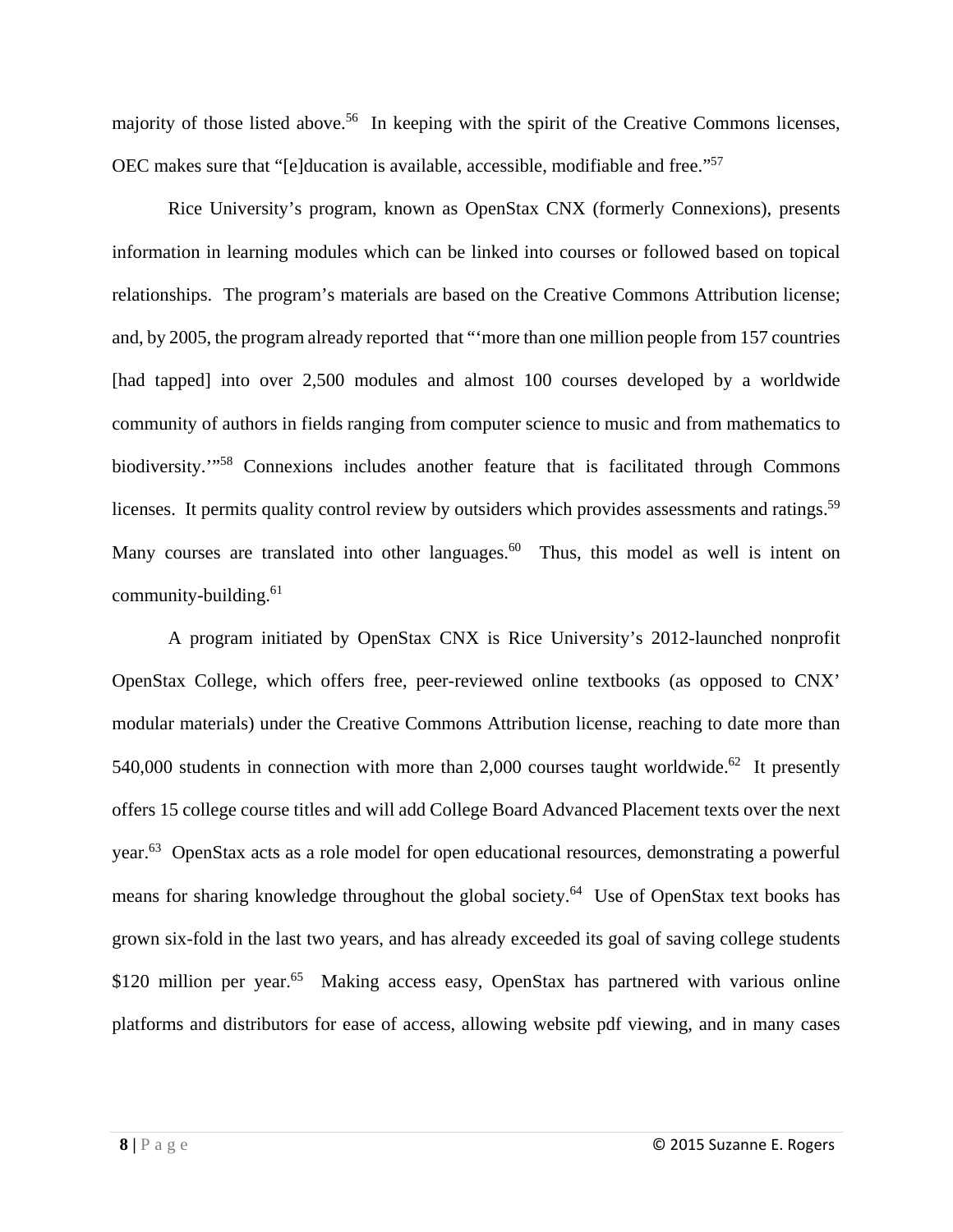note taking and highlighting.<sup>66</sup> Funding is provided by Rice University, individual and corporate donors, and several foundations.67

 Berklee Shares is a less traditional educational user of the Commons licenses in that it facilitates the study of music. It offers for free under Creative Commons licenses to all corners of the world a sampling of its regular music lessons in guitar, songwriting, music theory, orchestration and jazz, among others, while at the same time intentionally promoting what it offers on a commercial basis.68 Some of the Creative Commons-based course offerings include guitar, music production, music business, songwriting, music theory, jazz and orchestra.69

Another example for purposes of this paper is that of the Open Course Library ("OCL"), funded by the Washington State Legislature and the Bill & Melinda Gates Foundation, and run by the Washington State Board for Community and Technical Colleges.<sup>70</sup> OCL is a publicly available collection of course materials, including readings, assessments, syllabi and activities, created by college faculty, course designers, librarians and other similar experts, designed to be used by others under the Creative Commons Attribution license.<sup>71</sup> Its goal is to decrease course material costs for students (most materials are free, but some have minimal associated costs) and provide high quality, adaptable resources to both on-line and in-classroom faculty who can pick and choose specific offerings or adopt an entire course literature for their classes.<sup>72</sup> OCL requests but does not require that materials generated through adoption of OCL literature be licensed similarly as an open educational resource under the Creative Commons Attribution license.73

A final example is that of the Internet Library, a  $501(c)(3)$  corporation whose purpose is to build a digital internet library which offers "permanent access for researchers historians, scholars, people with disabilities and the general public to historical collections."74 It began in 1996 with somewhat limited donations, but now includes texts, audio, movies and software, along with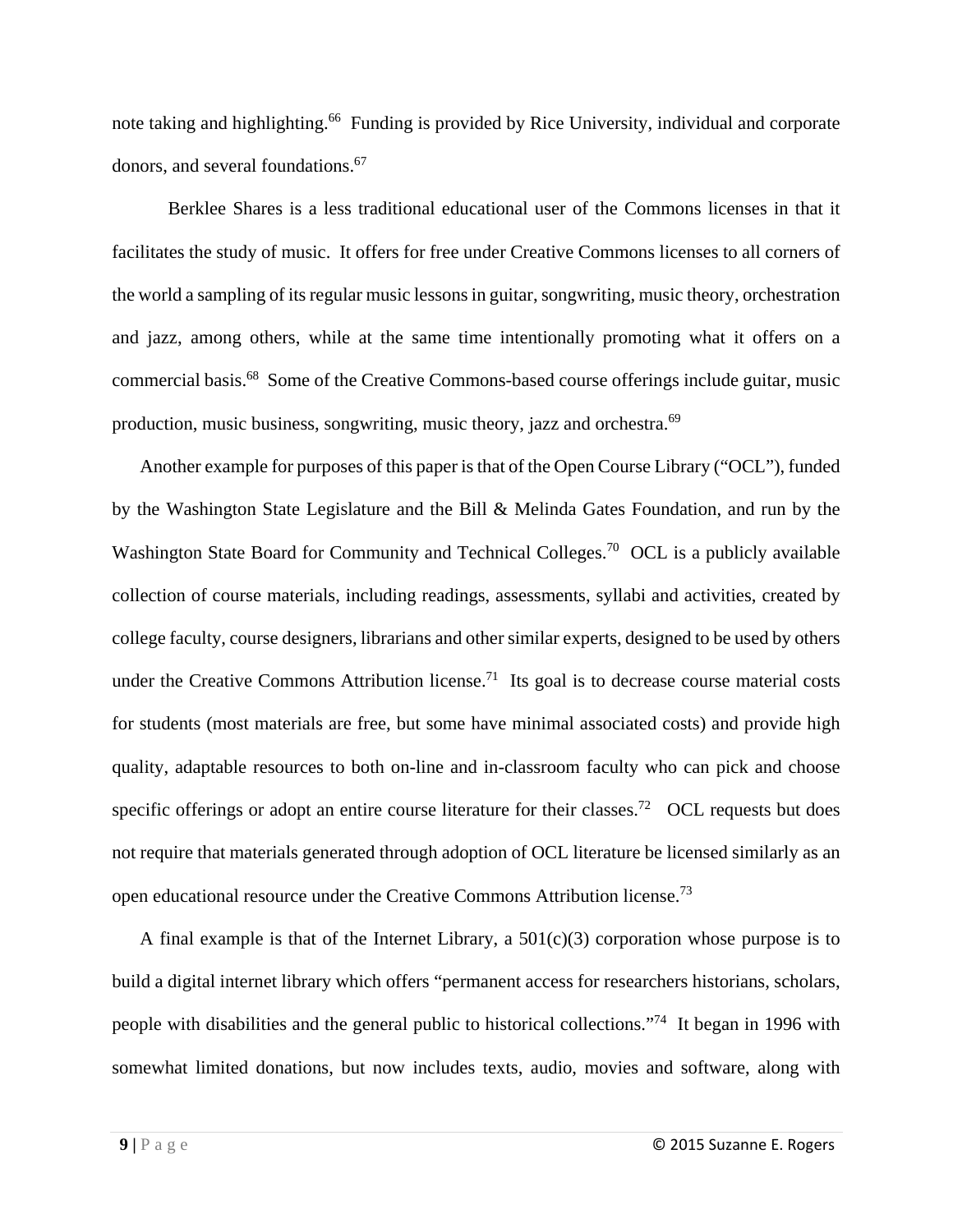services to adapt the materials to persons with sight and other disabilities.<sup>75</sup> It offers materials under many different types of usage rights, but Creative Commons licensing is specified and prominent among them.76 In fact, Creative Commons established CC Publisher, a user-friendly software utilizing a drag-and-drop method for marking content with a Creative Commons license easily publishable on the Internet Library website.<sup>77</sup>

### III. World-wide Impact of Creative Commons on Education

# A. MIT Evaluation:

MIT conducted its own OpenCourseWare evaluations for 2005 and published its findings in its *2005 Program Evaluations Findings Report* ("Findings Report").78 In that study MIT evaluated the demographic, geographic and technical profiles of those accessing the site; user's educational goals, correlating material and success levels; and the impact on user's educational experiences and the sites' effect on educational practices worldwide.<sup>79</sup> The evaluations from this world-wide leader in open education can be extrapolated across many of the online educational resources employing the Creative Commons licenses. The findings have determined in general that, with some 175 million OCW visitors and over 2,260 OCW courses presently, $80$  with users and materials of many of the ten translation affiliates and over 70 mirror sites potentially doubling world-wide access, with other open educational resources, ${}^{81}$  and, finally, annual user increases above 50 percent, ${}^{82}$  instructors, students and self-learners the world-over report positive impactsin their lives.<sup>83</sup> Among these are supplementation of educator teaching materials, enrichment of students' existing course work, and informal study for persons before, during and after formal educational programs, including professional skills and knowledge augmentation. Self-learners made up about 50 percent, students made up about 30 percent, and educators made up about 15 percent of the 2005 users, who, overall, report high satisfaction with the types and quality of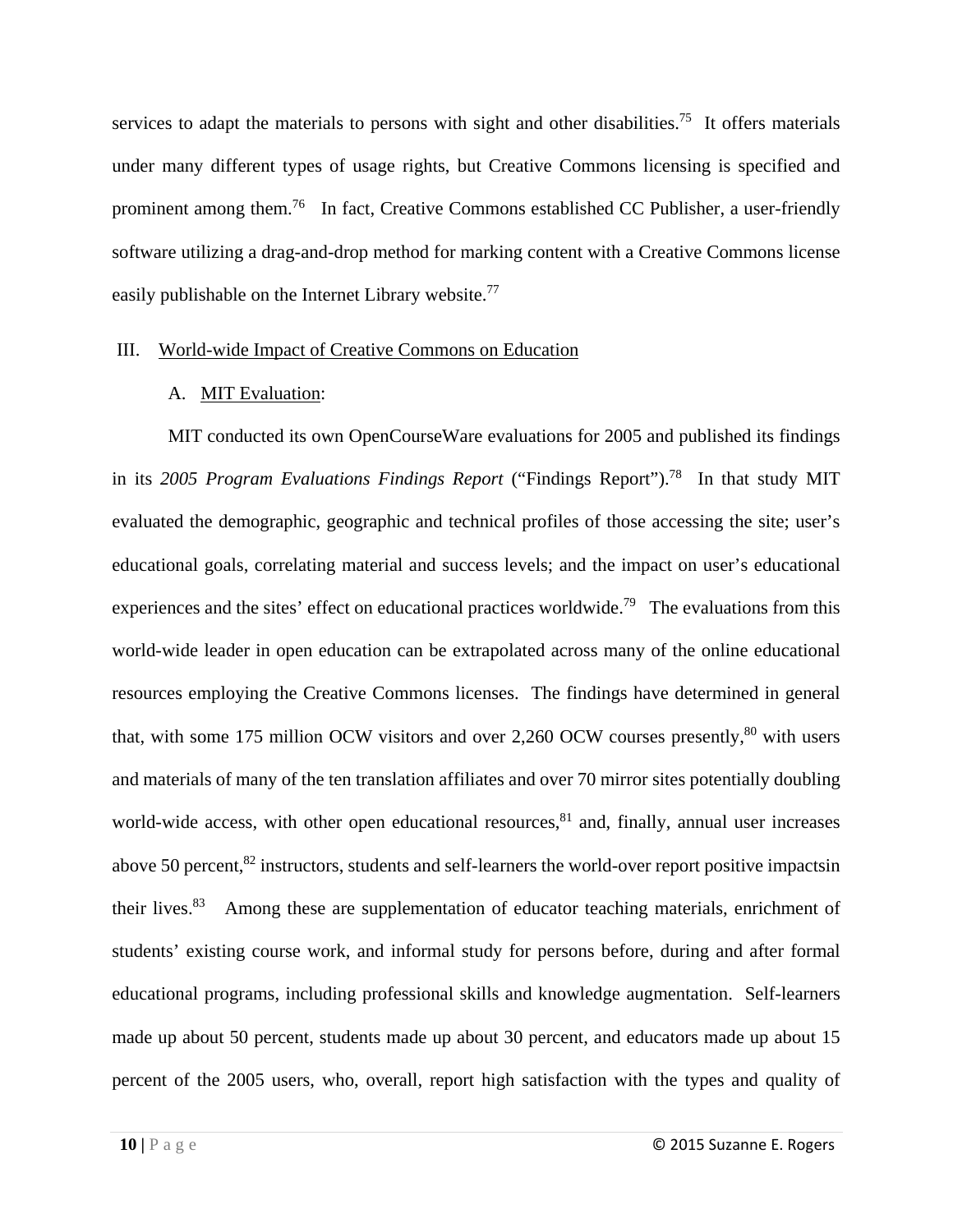materials available, from scholarly input, peer review, and frequent updates to materials available.84 Significantly, OCW invites publication by all of the institutions involved of each of their own materials.<sup>85</sup> Printed and audio-visual materials are also available.<sup>86</sup>

# B. Benefits Generally:

Formalized in 2002, "Open Educational Resources" was first expressed as a term to describe the methodology for free and collaborative educational content at that year's Forum on the Impact of Open Courseware for Higher Education in Developing Countries sponsored by UNESCO.<sup>87</sup> MIT's OCW is clearly a proven fundamental and important model fostering this movement, providing critical tools and implementation resources. Also essential to these efforts are the licensing tools provided by Creative Commons. In fact, numerous integral and supportive foundations to the various open education platforms discussed herein, like the Ford Foundation, the William and Flora Hewlett Foundation, and the Bill and Melinda Gates Foundation, require any grant recipient to release works under Creative Commons licenses to allow reuse and adaptation.88 Most often through the Attribution license or the Attribution-Noncommercial-ShareAlike license, vast intellectual property has become available to the millions accessing various open education teaching tools each day.<sup>89</sup> Moreover, for the most part, this material remains available for adaptation, collaboration and continual refinement. Additionally, the Creative Commons licenses include computer code making documents licensed thereunder easily discoverable through internet search functions.<sup>90</sup> Thus, access to resources beyond organized open educational materials is possible.

One of the proven beneficial results of the Creative Commons license usage throughout open education is the educator's common practice of adopting or adapting content, including combining it with other content or adapting it for relevant course structure and content.<sup>91</sup> Through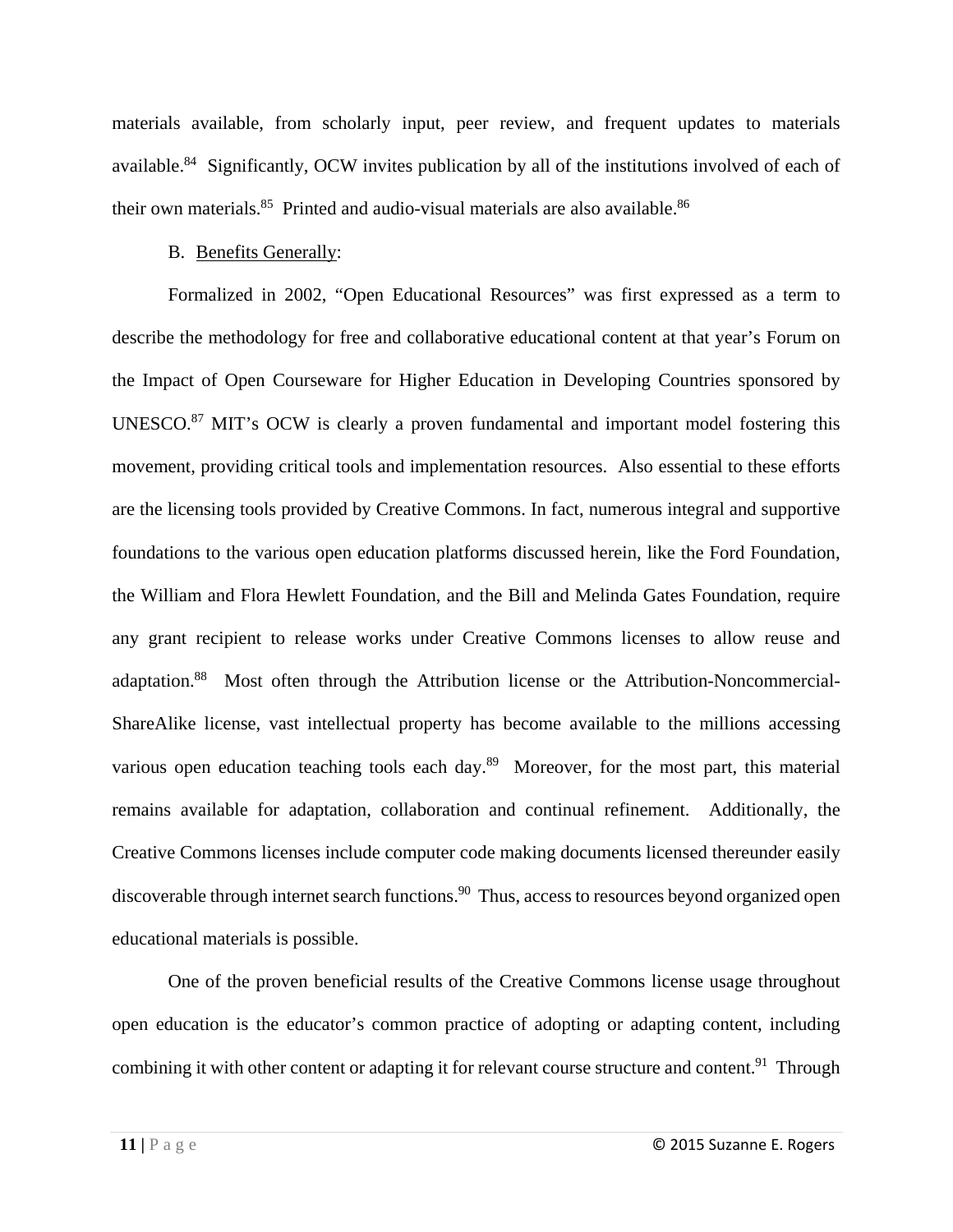continued online publishing as well, the quality and timeliness of the materials are improved and maintained. Many of the numerous open education resources proudly offer and encourage modification of materials provided for personalization on behalf of individuals, large and diverse audiences, or any other combinations that come together for personal and community enrichment toward overall improved social well-being.<sup>92</sup> Some of the reasons behind the adaptations include making the material appropriate for the level of students, updating the content, make technical adaptations for use, or fitting the material to the specific culture of use.<sup>93</sup> This type of "living" document" is precisely what the CC licenses enable (with the exception of the No Derivations license).<sup>94</sup>

# C. The leveling function - Access to Education by All:

OCW and OER materials are used and distributed to students in both printed and electronic versions (including on computers and mobile applications), permitting use by the learning population both with and without access to technology.<sup>95</sup> In fact approximately 20 percent download content specifically to distribute to those who lack internet access.<sup>96</sup> Fundamental to global access as well are the vast translations that occur. At an online forum on OER sponsored by the United Nations Educational, Scientific and Cultural Organization ("UNESCO") and its International Institute for Educational Planning, such translation of OER materials was recognized as an effective catalyst for developing-country educators to create original OER material in their own language as well as share with others their unique approaches to teaching and learning. This freedom to both reproduce and translate is also dependent on the Creative Commons licenses which permit these activities.<sup>97</sup>

Uses by developing nations are critical to their transformation into developed nations. Some of these areas include countries in East Asia, Western Europe, South Asia, Latin America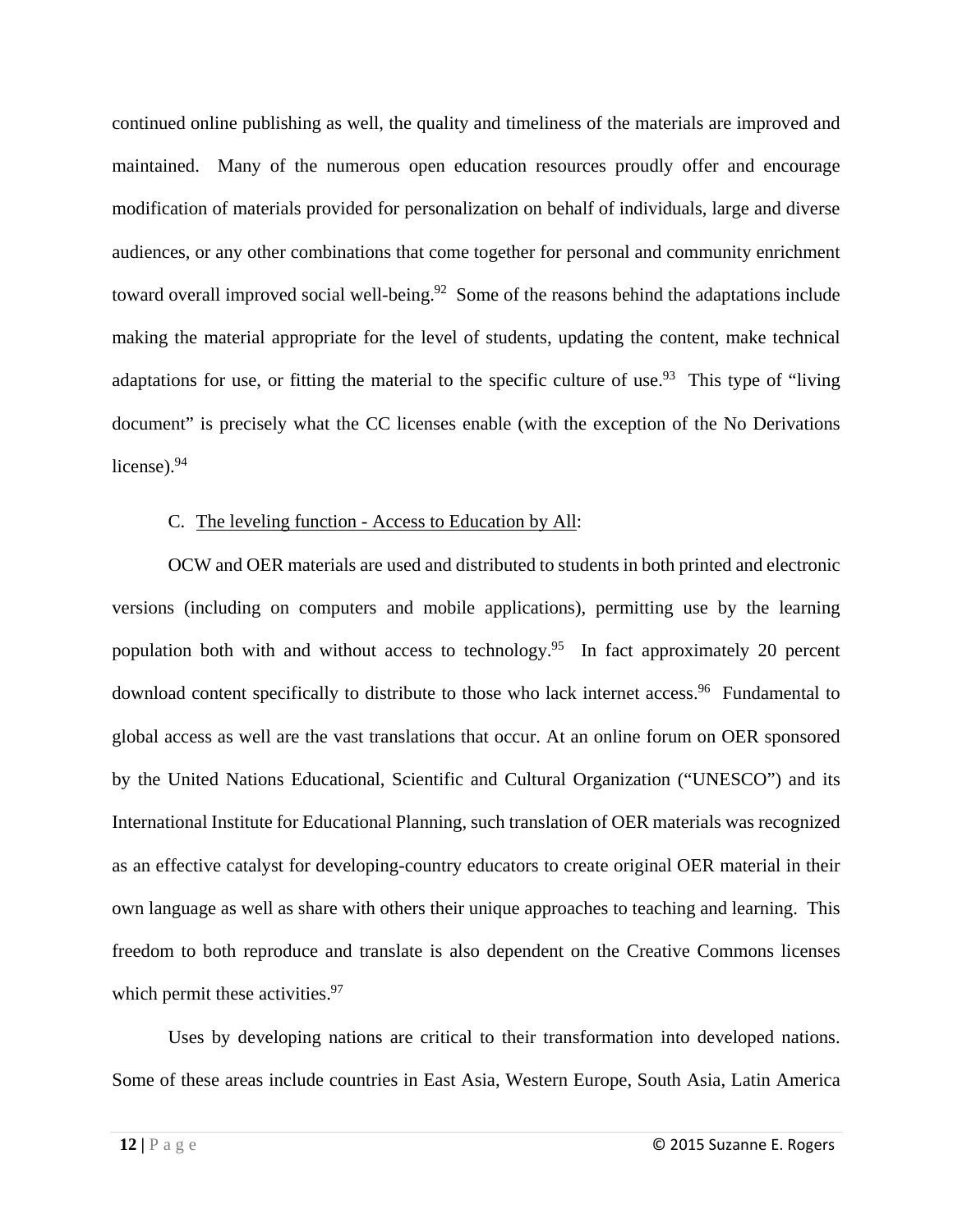and other regions. At the time of the Findings Report, translation affiliate agreements existed with four universities to translate courses into Spanish, Chinese, simplified Chinese, traditional Chinese and Thai. In fact, during the 2005 evaluation period, OCW use increased most dramatically, 170 percent, on the sites of the translation affiliates. At the time of the 2005 study alone, more than 16,000 volunteer translators from around the world were working to translate the MIT OCW course material to Traditional Chinese, thus signifying the importance of this internationalization within the OER/OCW systems. Also demonstrating the vast global reach of open education is the housing of mirror sites established for the purpose of overcoming local bandwidth constraints in numerous other developing countries, including developing nations Bangladesh, Brazil, China, Ghana, Indonesia, Mauritius, Nigeria, Pakistan, Sri Lanka and Uganda. Interestingly, economics and democracy were the two most searched topics in 2004, with communication, computer and math not far behind.<sup>98</sup> Obviously great political ramifications are inherent in open learning, where knowledge is educating users to become more productive and socially aware. Accordingly, Creative Commons provides a bridge to a world-wide educated populous.

 Regarding the impactful political ramifications of open educational resources, where previously a person's or group's economic position and access to political power were large determinants in their abilities to impact politics, culture and the marketplace, and they, in turn, resulted from one's access to higher education, now individuals and remote groups have the means by which to educate and organize themselves around ideas affecting social good.<sup>99</sup> And through rapid feedback mechanisms built into much of the open education materials, the information can stay up to date and relevant to present needs.

Another very positive use for open education under Creative Commons licensing is for health education. An example of this is the 2010 collaboration by two universities in Ghana with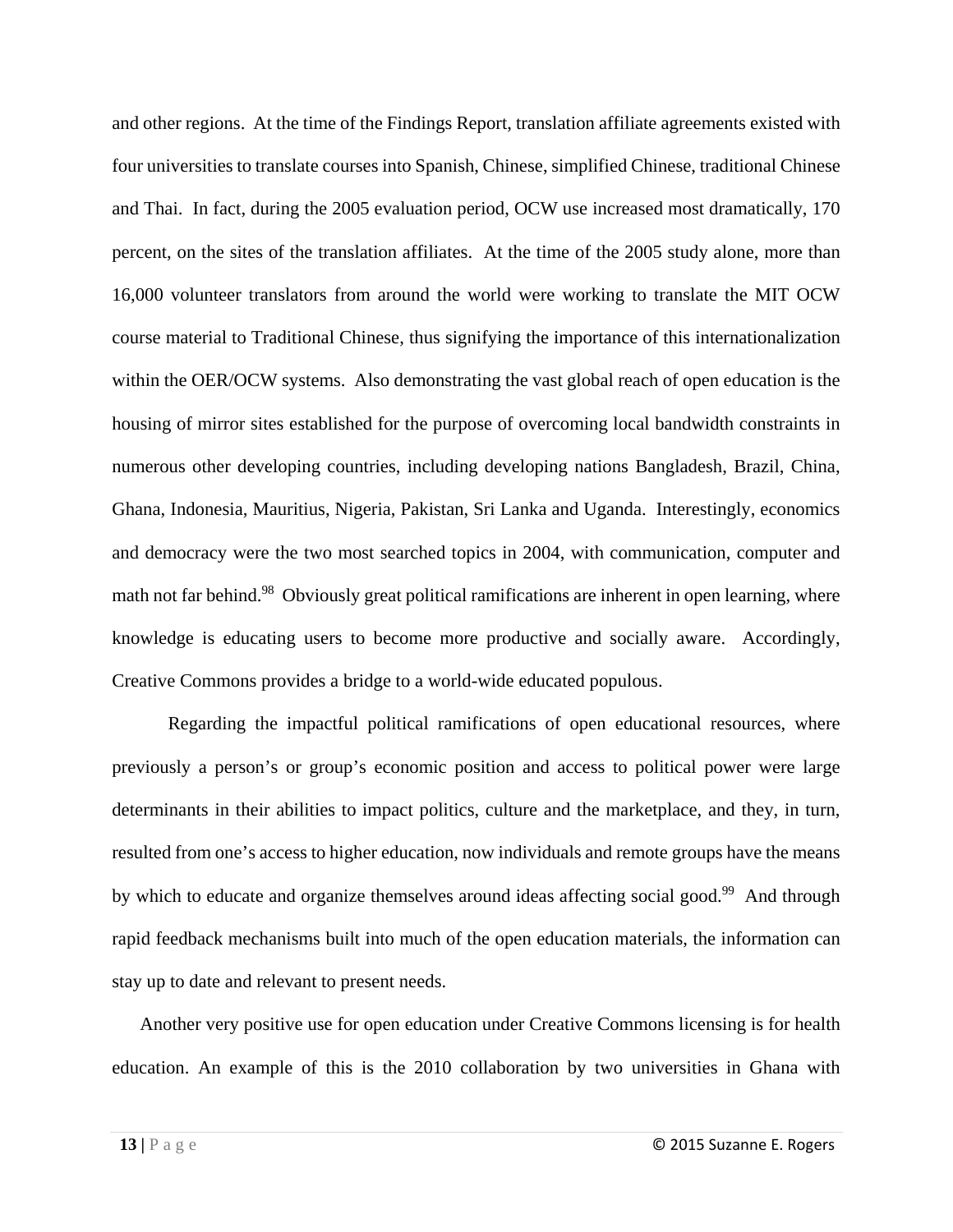educators in Africa and North America to produce health science material including clinical demonstration images, animations, narrated videos, interactive case studies and testing materials, all while keeping costs to a minimum.<sup>100</sup>

# D. Developed Nation Use:

Developed nation use in 2005 was approximately 43 percent in North America, 21 percent in Western Europe, and 15 percent from East Asia;<sup>101</sup> however, with the intense use increases seen in developing nations during that year, the proportion of developed to developing nation use has likely diminished. In developed nations, while educational instructor and student access is strong, substantial self-study access is from commercial entities and the US military, including particularly high usage from the U.S. Navy, Boeing, Intel, Ratheon, Motorola and Microsoft domains.<sup>102</sup> Reach beyond centralized OER materials exists as well. For example, New Zealand initiatives include a campaign to promote Creative Commons licensing for school teachers' works; a digital access and discovery project by the National Library of New Zealand, and free university learning opportunities, some of which grant formal credit. Japan, which has not as a nation undertaken an OER policy, has an Open Courseware Consortium. And Finland has established the Finnish Association for Open Educational Resources to increase recognition and adoption of open education in Finland, also based on Creative Commons licensing.

# E. Drawbacks:

While perhaps not so much the case for the materials provided by the many wellestablished higher education institutions, because of their time-tested ability to provide high quality education, quality control is a problem for materials at-large on the OER system which may come from other places. Findings show that some OER resources are unable to provide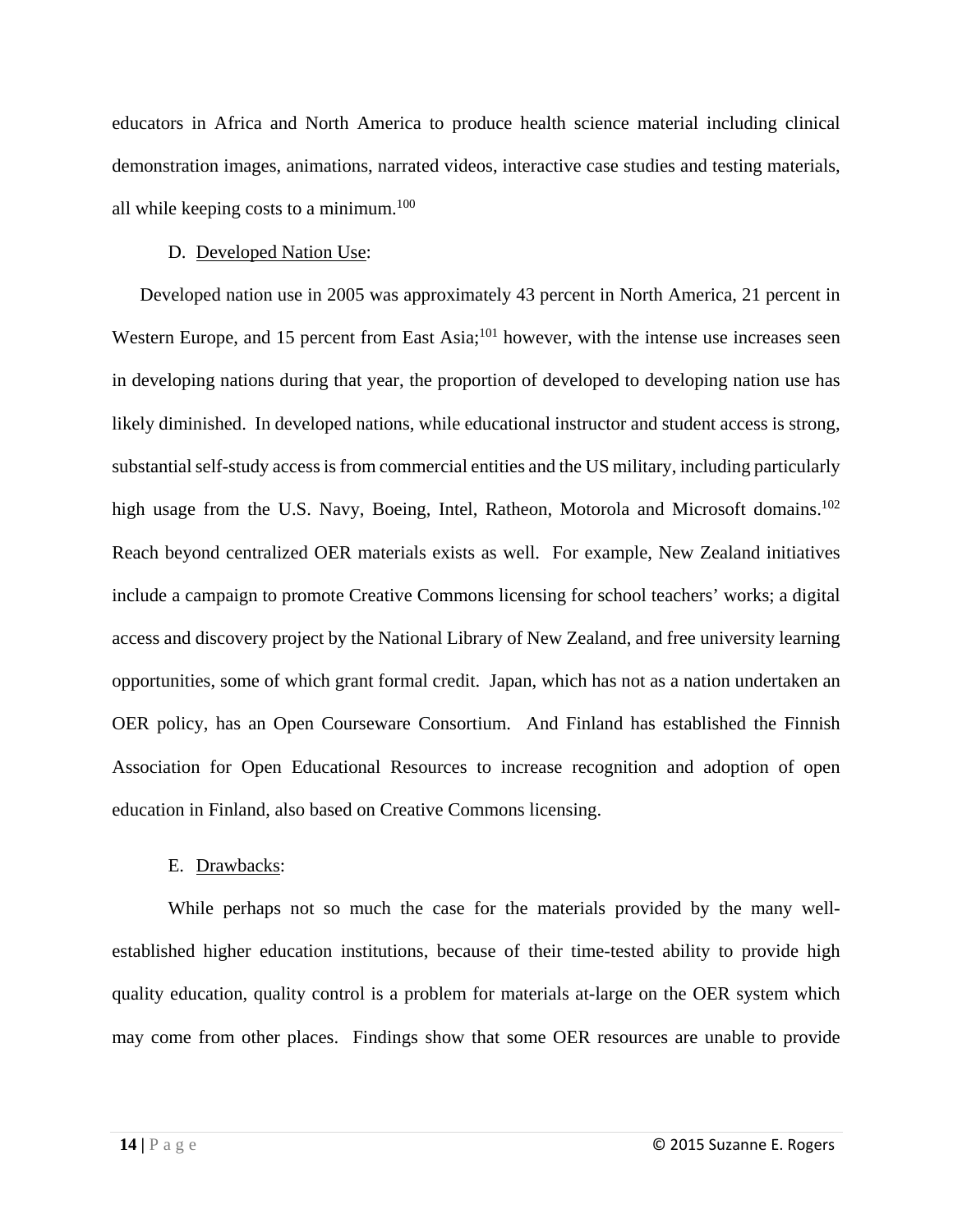information in a valuable manner.<sup>103</sup> Additionally, not all resources have built-in feedback mechanisms, thus preventing their improvement where potentially needed.

Use of creative commons licenses for educational purposes thrives in large part because of the support of non-profit organizations ("NPO"), especially foundations which provide vast amounts of financial support for virtually all of the open educational systems.104 While some of the institutions aligned with OCW and OER are private, the vast knowledge available under the Commons licenses in connection with these institutions is materially supported by the NPO's and foundations. Fortunately, the NPOs are particularly well suited to the commons environment, especially providing the infrastructure to promote free world-wide access to education.<sup>105</sup> But there is not any for-profit model which supports the OCW or OER systems, potentially limiting its sustainability.

#### F. Impediments to Scheme:

US Copyright termination rights are a potentially un-ripe issue for Creative Commons license assignments under U.S. law, as they give an author or specified heirs the right to terminate the grant of a license like those of the Creative Commons at a time which is between 35 and 40 years from the date of grant,<sup>106</sup> and that 35 years has not passed since the 2002 introduction of the Creative Commons licenses. Although there are ways around the reversion rights, like future grants or judge-made equitable policies, this uncertainty leaves much at stake when this 35-year period first becomes applicable to Commons licenses, perhaps necessitating legislative fixes.<sup>107</sup>

Additionally, contradictory, confusing, overlapping CC licenses can be problematic. For straight access and use purposes, any of the Creative Commons licenses should work for education. On the other hand, where adaptation and repurposing occurs, licenses other than the "by" license will present varying restrictions for users. Likely the vast number of users will be unfamiliar with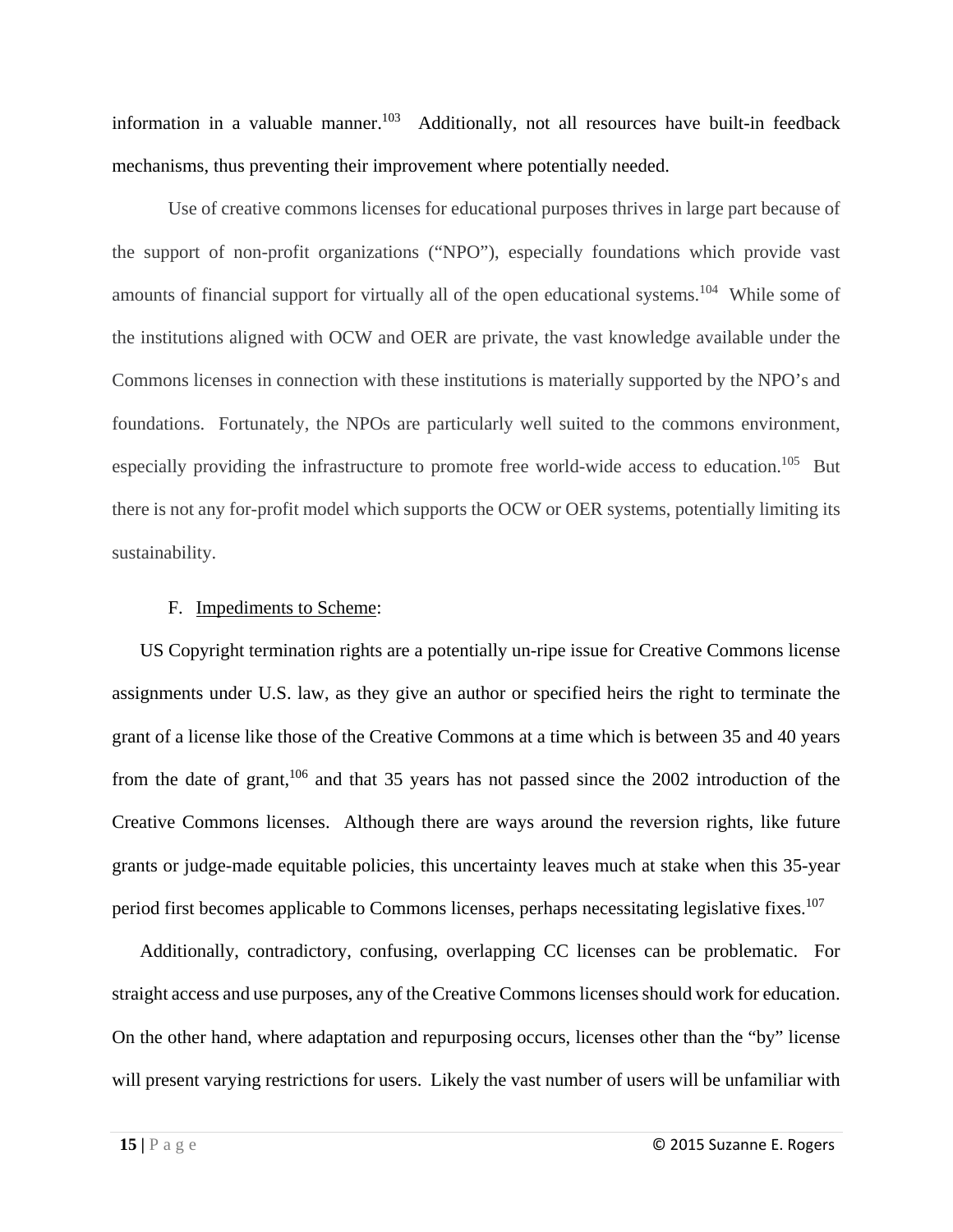all the nuances of the various licenses, and also combine materials under different licenses, potentially causing borrowed works under one license to be subject to another, leaving any particular work's rights uncertain.

Enforcement of these licenses is also an open matter, and inevitably more of the licensing rights and consequences will end up subject to litigation, potentially complex due to a vast set of international laws and tribunals which might weigh in as arbiters. There is very little legal precedent for the enforcement schemes of CC licenses; only nine disputes are presently recognized on the Creative Commons website.<sup>108</sup> A US court has analyzed enforcement under traditional copyright law,109 while German, Belgium and Dutch courts have upheld addressed CC license provisions under breach of contract claims.<sup>110</sup> Both copyright and contract law are potential avenues for rights enforcement in the future; thus, depending on the paths followed by the respective tribunals, varying results may lead to uncertainties in the enforceable rights available to a CC licensor.

### IV. Comparison of Traditional Copyright and Creative Commons within Education

"While the purpose of the copyright system has always been to promote the creativity in society, $1^{11}$  it has the limiting function of preventing access to the means by which creativity comes to be, education, because the rights of copyright holders in teaching materials act as an economic barrier to access for many. Not only is access to educational material itself very limited by standard intellectual property rights; so too is the revision, remixing and redistribution of works quite limited by typical intellectual property rights.<sup>112</sup> This is unpreventable, as copyright attaches to original creative works automatically, upon their being fixed in a tangible medium of expression.<sup>113</sup> Thus, traditional copyright limits education to those who can purchase materials to support learning either through self-study or organized instruction.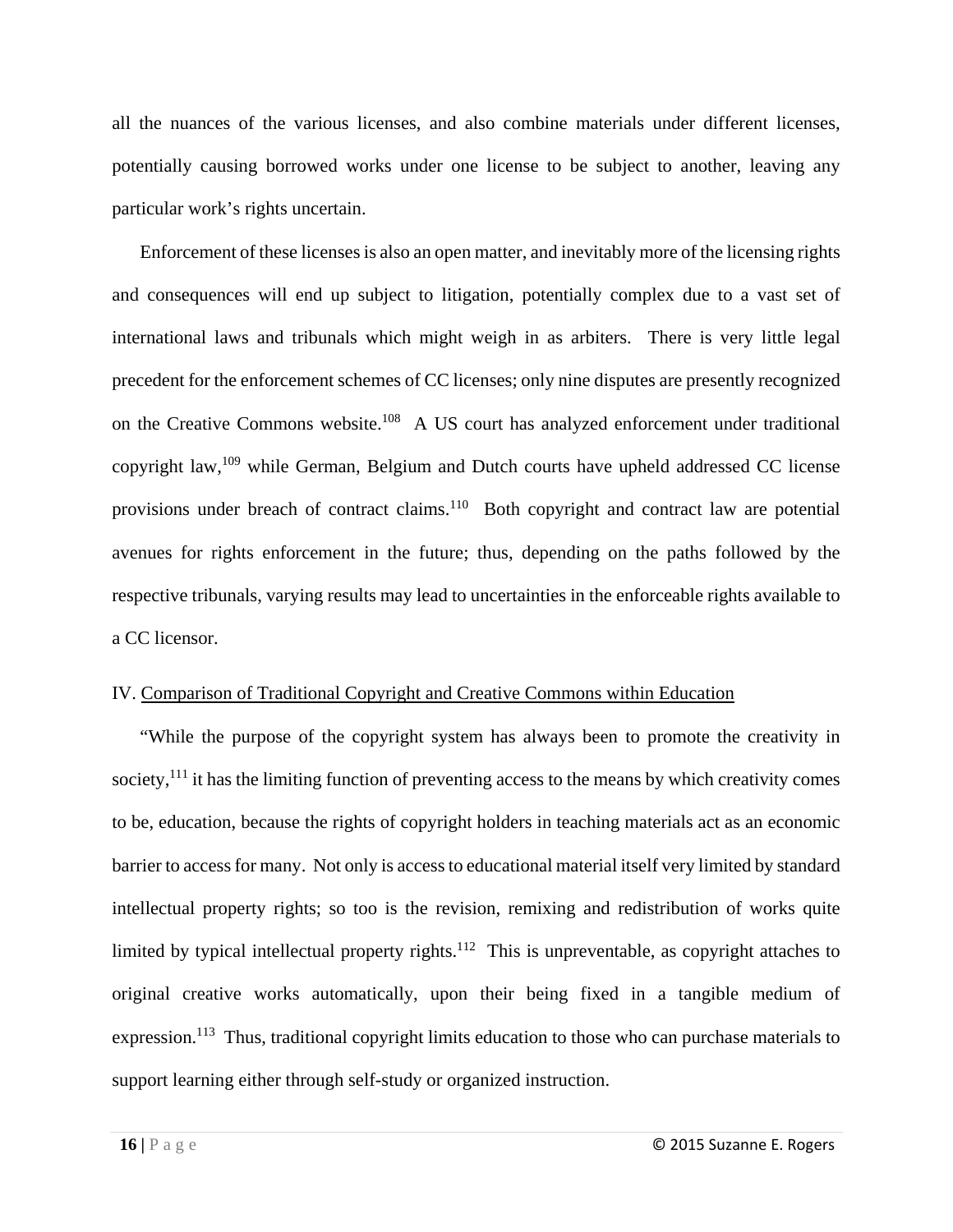On the other hand, Creative Commons, the aim of which includes rebuilding a public domain<sup>114</sup> and increasing easily accessible raw source materials for use in new creative works, $115$  has provided education for hundreds of millions, including many who would not ordinarily have had access to education. It has done this by fostering a community where the essential component to instruction, guidance through published materials, can be reproduced and distributed free of charge.116 Important to its mission, it has also created functionality for retrieval of resources under the Creative Commons licenses, by including CC Rel computer code for easy identification through internet search engines.

# Conclusion

Creative Commons licensing of intellectual property has been and continues to be instrumental in creating a rapid, world-wide blending of formal and informal learning, and of traditional educational activities and broader cultural activities, as well as an exponentially expanded reach.<sup>117</sup> Clearly these striking impacts could not happen if left strictly to traditional copyright laws. Creative Commons' main benefits can be summarized as substantially increasing the global population's access to relevant, quality educational resources, fostering a far-greater collaborative educational environment, and providing a means by which educational resources and creation continue to advance and improve.<sup>118</sup> CC's open approach to information sharing and education blends the efficiencies and global reach of the internet to provide wisdom to millions more individuals in many more nations than would have access under standard international copyright laws. In these ways a revolutionary paradigm shift is occurring.

<sup>&</sup>lt;sup>1</sup> Interview by WIPO Magazine with Lawrence Lessig, Professor, Stanford University, Founder, Creative Commons Project, WIPO Magazine, January, 2011, available at

*http://www.wipo.int/wipo\_magazine/en/2011/01/article\_0002.html.* 2

<sup>&</sup>lt;sup>2</sup> Creative Commons, About CC, *https://creativecommons.org/about* (last visited Dec.7, 2015). <sup>3</sup> Sunta note 1

<sup>&</sup>lt;sup>3</sup> Supra note 1.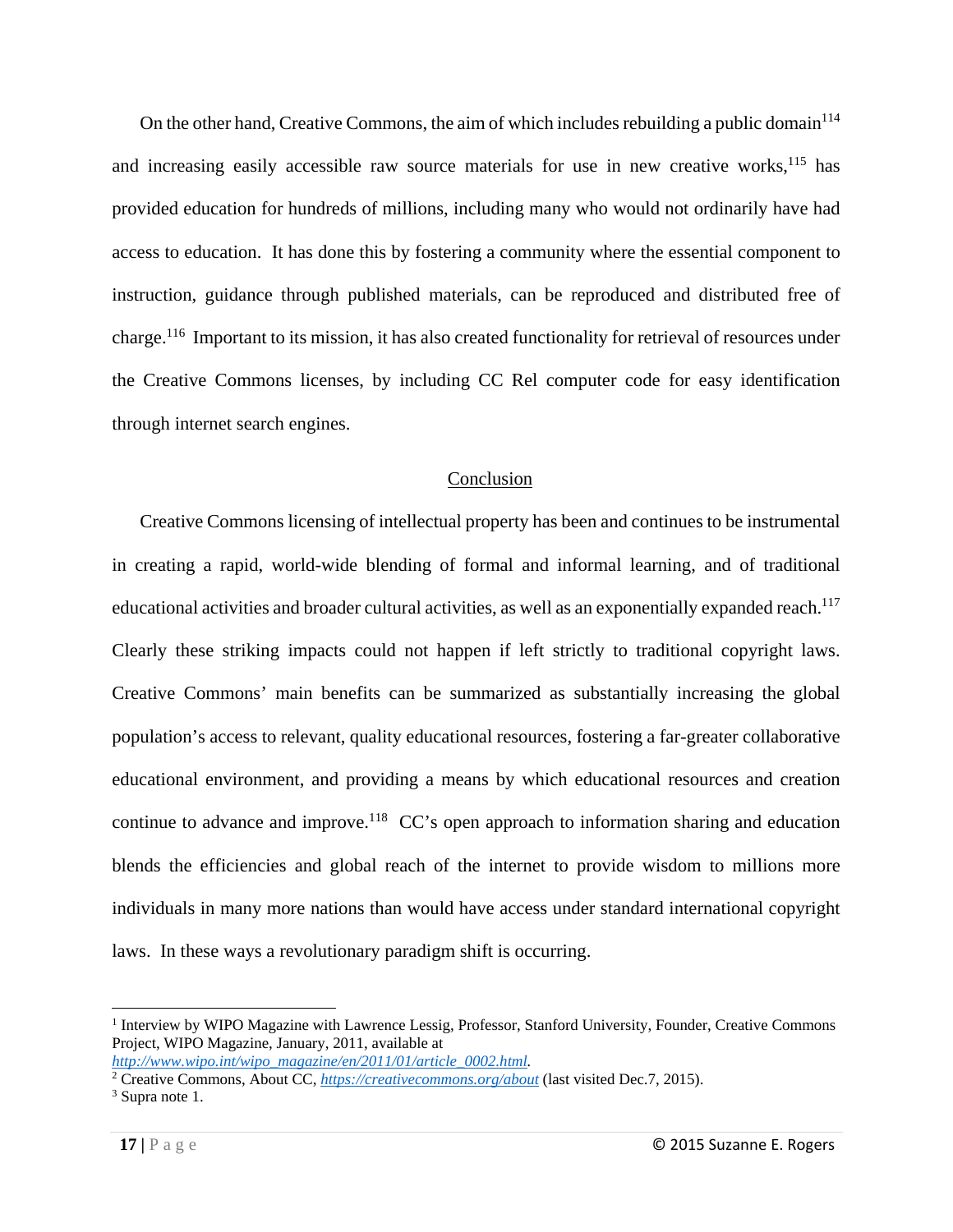<u> 1989 - Johann Stoff, amerikansk politiker (d. 1989)</u> <sup>4</sup> Creative Commons, About the Licenses, *https://creativecommons.org/licenses/* (last visited Dec. 7, 2015)  $5$  Id.

<sup>6</sup> Creative Commons, License Chooser, *http://creativecommons.org/choose/* (last visited Dec. 8, 2015).

<sup>7</sup> Supra note 4.

<sup>8</sup> Supra note 4; but, as to irrevocability, compare Section II, F, infra, regarding termination rights. 9

<sup>9</sup> Supra note 4.

 $^{10}$  Id.

<sup>11</sup> Id.

 $12$  Id.

<sup>13</sup> Id.

<sup>14</sup> Creative Commons, About CC0—"No Rights Reserved", *https://creativecommons.org/about/cc0* (last visited Dec. 8, 2015).

 $15$  Id.

 $16$  Id.

<sup>17</sup> Id.

<sup>18</sup> Creative Commona, CC Affiliate Network, *https://wiki.creativecommons.org/wiki/CC\_Affiliate\_Network* (last visited Nov. 18, 2015).

19 Id.

20 Creative Commons, Regional Coordinators, *https://wiki.creativecommons.org/wiki/Regional\_Coordinators* (last visited Nov. 18, 2015).

<sup>21</sup> U.S. Copyright Office, Library of Congress, Fact Sheet 100, International Copyright (04/2015).

<sup>22</sup> U.S. Copyright Office, Library of Congress, Circular 21, Reproduction of Copyrighted Works by Educators and Librarians (8/2014) ("Circular 21").

<sup>23</sup> 17 U.S.C. §§ 102, 106 and 106A.

24 17 U.S.C. § 106.

2517 U.S.C. § 106A. See, also, Rights Direct, International Copyright Basics,

*http://www.rightsdirect.com/international-copyright-basics/* (last visited Nov. 18, 2015).

<sup>26</sup> See 17 U.S.C. §§ 501-512. 27 International Federation of Reproduction Rights Organisations, *http://www.ifrro.org/* (last visited Nov. 18, 2015). <sup>28</sup> Susan Isiko Strba, International Copyright Law and Access to Education in Developing countries/Exploring Multilateral Legal and Quasi-Legal Solutions (2012), pp. 205-206.

<sup>29</sup> Circular 21; 17 U.S.C. § 107.<br><sup>30</sup> Stanford University Libraries, Copyright & Fair Use, Educational Uses of Non-coursepack Materials, http://fairuse.stanford.edu/overview/academic-and-educational-permissions/non-coursepack/ (last visited Nov. 18, 2015); 17 U.S.C. § 110; see also Circular 21.

<sup>31</sup> Supra note 30.

 $32$  Supra note 30.<br>33 Creative Commons, About CC, *https://creativecommons.org/about* (last visited Nov. 18, 2015).

<sup>34</sup> Lydia Pallas Loren, Article: Building a Reliable Semicommons of Creative Works: Enforcement of Creative Commons Licenses and Limited Abandonment of Copyright, 14 Geo. Mason L. Rev. 271, 285 (citations omitted).

<sup>35</sup> Michael W. Carroll, Symposium: Whither the Middleman: The Role and Future of Intermediaries in Information Age: Creative Commons and the New Intermediaries, 2006 Mich. St. L. Rev. 45, 47.

 $36$  Supra note 1.

37 Wikipedia, OpenCourseWare, *https://en.wikipedia.org/wiki/OpenCourseWare* (last visited Nov 22, 2015). 38 Id.; Openstax, About Us, *https://cnx.org/abou*t (last visited Dec. 7, 2015).

39 Supra note 37.

40Massachusetts Institute of Technology, MIT Open Courseware, President's Message,

*http://ocw.mit.edu/about/presidents-message/* (last visited Nov. 22, 2015). 41 Supra note 35 p. 57.

<sup>42</sup> Wikipedia, Open Courseware Principles, *https://en.wikipedia.org/wiki/OpenCourseWare#Principles* (last visited Nov. 22, 2015); Massachusetts Institute of Technology, MIT Open Courseware, *http://ocw.mit.edu/index.htm*, (last visited Nov. 22, 2015).

43 Massachusetts Institute of Technology, MIT Open Courseware, *Dashboard Report: September 2015*, *http://ocw.mit.edu/about/site-statistics/monthly-reports/MITOCW\_DB\_2015\_09.pdf*; supra note 27.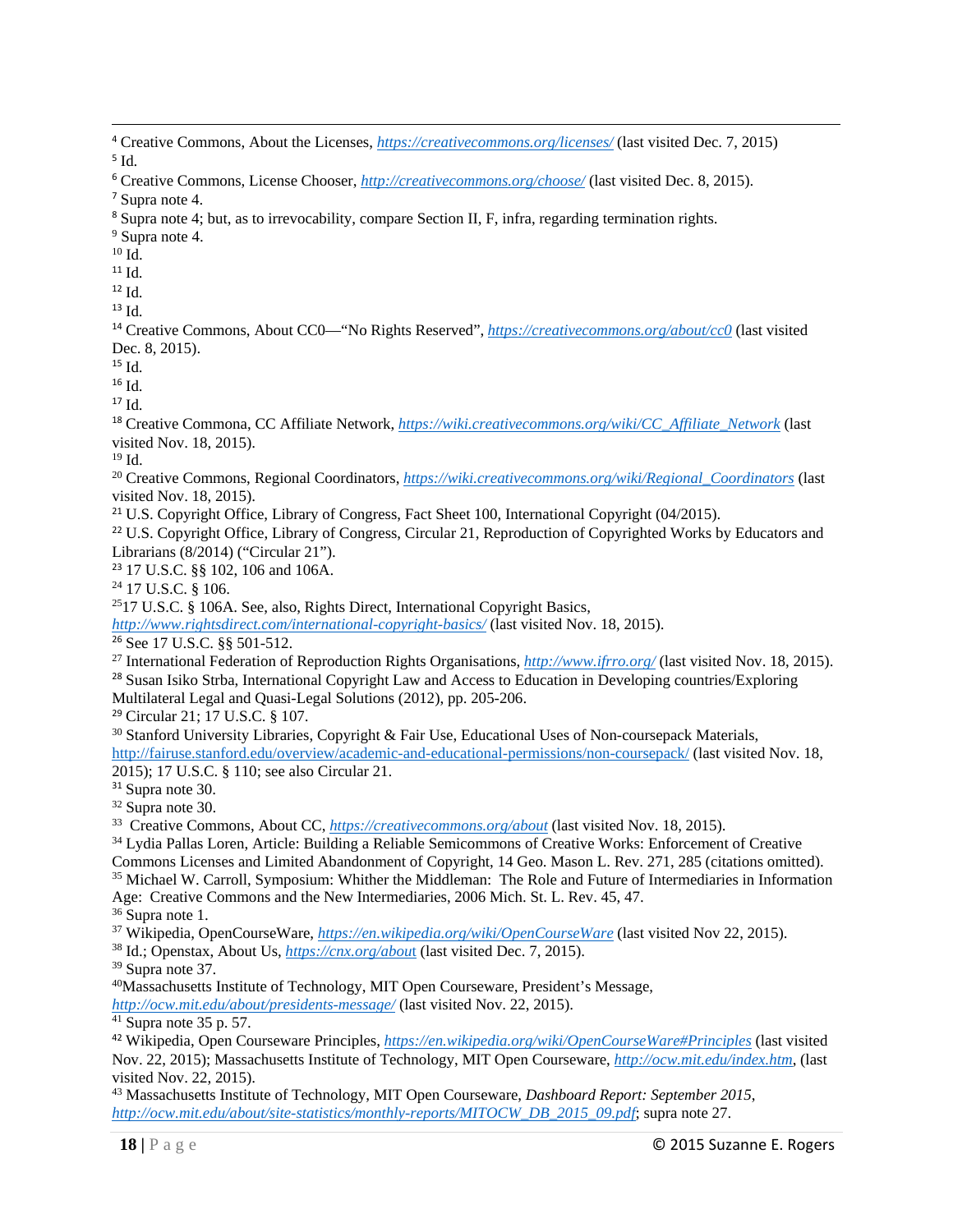<sup>44</sup> Massachusetts Institute of Technology, MIT Open Courseware, About OCW, Director Letter,  $http://ocw.mit.edu/about/director-letter/$  (last visited Nov. 22, 2015).

<sup>45</sup> Massachusetts Institute of Technology, MIT Open Courseware, Donate, Why Donate?, *http://ocw.mit.edu/donate/why-donate/* (last visited Nov. 22, 2015); Massachusetts Institute of Technology, MIT<br>Open Courseware, Donate, Our Supporters, *http://ocw.mit.edu/donate/our-supporters/* (last visited Nov. 22, 2

<u> 1989 - Johann Stoff, amerikansk politiker (d. 1989)</u>

<sup>46</sup> Massachusetts Institute of Technology, MIT Open Courseware, Donate, Why Donate?, *http://ocw.mit.edu/donate/why-donate/* (last visited Nov. 22, 2015).

<sup>47</sup> edX, About, *https://www.edx.org/about-us* (last visited Dec. 7, 2015).

<sup>48</sup> edX, How It Works, *https://www.edx.org/how-it-works* (last visited Dec. 7, 2015).

49 Supra note 47.

50 Open Education Consortium, Courses by Institution, *http://www.oeconsortium.org/providers/* (last visited Dec. 5, 2015).<br><sup>51</sup> Open Education Consortium, Membership, *http://www.oeconsortium.org/members/* (last visited Dec. 5, 2015).

<sup>52</sup> Open Education Consortium, About the Open Education Consortium,  $http://www.oeconsortium.org/about-oec/$ (last visited Dec. 5, 2015).

53 Open Learning Portfolio, *http://www.openlearningportfolio.com/* (last visited Dec. 5, 2015); Open Learning Portfolio, About Us, *http://www.openlearningportfolio.com/Aboutus/* (last visited Dec. 5, 2015).<sup>54</sup> Supra notes 52 and 53.

55 Supra note 52.

 $56$  Supra note 52.<br> $57$  Supra note 52.

<sup>58</sup> Supra note 35 p. 58 (citing Connexions, *http://cnx.rice.edu* (visited Sept. 29, 2005)).

<sup>59</sup> Id. (citing See Connexions, Quality, *http://cnx.rice.edu/aboutus/tour/10.html* (visited Sept. 29, 2005)).

<sup>60</sup> Supra note 58.

 $61$  Supra note 35 p. 58.

62 OpenStax College, News, *OpenStax College Expects to Save Students \$25 Million this Year* (Aug. 18, 2015) *https://www.openstaxcollege.org/news/openstax-college-expects-to-save-students-25-million-this-year* (last visited Nov. 18, 2015).

63 Id.

64 Id. (quoting Daniel MacDonald, Assistant Professor, Economics, California State University, San Bernardino, California).

65 Id. (quoting Victor E. Cameron, Engineering Professor, Rice University, Houston, Texas).

66 OpenStax College, News, *Learn About OpenStax College's eBook Distributors*,

*https://www.openstaxcollege.org/news/learn-about-openstax-college-s-ebook-distributors* (last visited Nov. 19, 2015).

<sup>67</sup> OpenStax College, About Us, *https://openstaxcollege.org/about* (last accessed Dec. 8, 2015); supporting foundations include The William and Flora Hewlett Foundation, the Bill and Melinda Gates Foundation, the Laura and John Arnold Foundation, the Twenty Million Minds Foundation, the Maxfield Foundation, the Calvin K. Kazanjian Economics Foundation and the Bill and Stephanie Sick Fund.

<sup>68</sup> Supra note 35 p. 58; Berklee Online, *http://www.berkleeshares.com/* (last visited Nov. 19, 2015).<br><sup>69</sup> Berklee Online, *www.berkleeshares.com* (last visited Nov. 19, 2015).<br><sup>70</sup> Open Course Library, About, *http://o* 

 $^{71}$  Id.<br> $^{72}$  Id.

73 Id.

74 Internet Archive, About, *https://archive.org/about/* (last visited Dec. 5, 2015). 75 Id.

76 Internet Archive, Search, "Creative Commons",

*https://archive.org/search.php?query=creative+commons&page=2* (last accessed Dec. 5, 2015); Internet Archive,

<sup>77</sup> Creative Commons, CC Publisher, *https://wiki.creativecommons.org/wiki/CC\_Publisher* (last accessed Dec. 5, 2015); supra note 35 pp. 51-52.

78 Massachusetts Institute of Technology, OpenCourseWare, *2005 Program Evaluation Findings Report* (June 5, 2006) ("Findings Report"), available at http://ocw.mit.edu/ans7870/global/05\_Prog\_Eval\_Report\_Final.pdf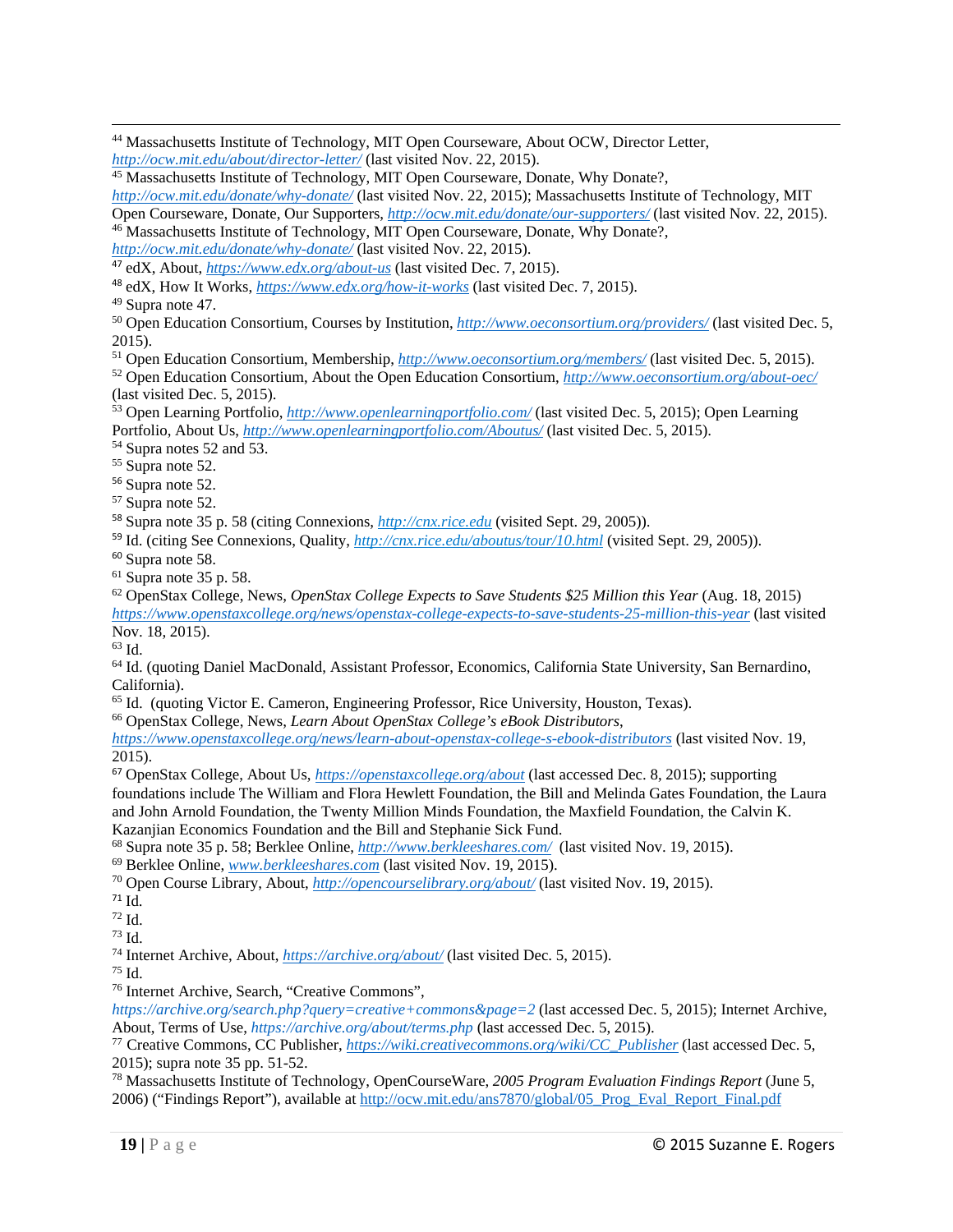<u> 1989 - Johann Stoff, amerikansk politiker (d. 1989)</u>

- 83 Findings Report pp. 1-4
- 84 Id.
- 85 Findings Report, p. 1.
- 86 Findings Report p. 5.
- 87 Findings Report, p. 69.

<sup>88</sup> Orr, D., M. Rimini and D. Van Damme, *Open Educational Resources: A Catalyst for Innovation,*  Educational Research and Innovation, OECD Publishing, Paris (2015), available at

*http://dx.doi.org/10.1787/9789264247543/*, p. 133.

<sup>89</sup> Massachusetts Institute of Technology, MIT Open Courseware, *http://ocw.mit.edu/index.htm* (last visited Dec. 5, 2015); supra note 52.

- 90 Supra note 4.
- <sup>91</sup> Findings Report, pp. 3, 5, 35-39.
- 92 See supra notes 49 and 66.
- <sup>93</sup> Findings Report pp. 36-39.
- <sup>94</sup> Creative Commons, Creative Commons and Educational Resources,

*https://wiki.creativecommons.org/wiki/Creative\_Commons\_and\_Open\_Educational\_Resources* (last visited Dec. 6, 2015)

- 95 Findings Report pp. 2, 10.
- 96 Findings Report p. 8.

<sup>97</sup> Massachusetts Institute of Technology, MIT Open Courseware, Translated Courses,

*http://ocw.mit.edu/courses/translated-courses/* (last visited Dec. 6, 2015); supra note 95.

<sup>98</sup> Findings Report p. 17.

99 Interview by Mike Linksvayer with David Bollier, Author *Viral Spiral: How the commoners Built a Digital Republic of Their Own* (2009), Creative Commons Webblog, March 5, 2009, available at

*http://creativecommons.org/weblog/entry/13189* (last visited Dec. 7, 2015).

<sup>100</sup> See Dr. Richard M.K. Adanu, Electronic Learning and Open Educational Resources in the Health Sciences in Ghana, Ghana Medical Journal (December 2010), available at

*http://web.knust.edu.gh/oer/pages/index.php?siteid=knustoer&page=publications&id=5.* 

<sup>101</sup> Findings Report p. 12.

<sup>102</sup> Findings Reoprt p. 16.<br><sup>103</sup> 7 Things You Should Know About Open Educational Resources (June 2010), 2010 Educause, available at *http://www.educause.edu/library/resources/7-things-you-should-know-about-open-educational-resources.* 

<sup>104</sup> See supra notes 45, 56, 67 and 70.<br><sup>105</sup> See, Article, Organizing the Unorganized: The Role of Nonprofit Organizations in the Commons Communities, 50 Jurimetrics J. 275.

<sup>106</sup> 17 U.S.C. § 203.<br><sup>107</sup>Timothy K. Armstrong, Shrinking the Commons: Termination of Copyright Licenses and Transfers for the Benefit of the Public (2010),

*https://en.wikisource.org/wiki/Shrinking\_the\_Commons:\_Termination\_of\_Copyright\_Licenses\_and\_Transfers\_for\_t he\_Benefit\_of\_the\_Public#cite\_note-11;* see also supra note 39, pp 318-319.

108 Creative Commons, Category: Case Law, *https://wiki.creativecommons.org/wiki/Category:Case\_Law* (last visited Dec. 7, 2015).

109 Creative Commons, Jacobsen v. Katzer, *https://wiki.creativecommons.org/wiki/Jacobsen\_v.\_Katzer* (last visited Dec. 7, 2015).

<sup>110</sup> Supra note 108.<br><sup>111</sup> U.S. Copyright Office, Library of Congress, Circular 1a, A Brief Introduction and History.

 $79$  Findings Report p. 1. (Data sources examined in the evaluation include surveys of 4,115 OCW users, MIT faculty, MIT students and MIT alumni; email feedback; OCW visitor interviews; and affiliate project data. The data over-

represented international users, returning visitors and visitors with older systems.)<br><sup>80</sup> Massachusetts Institute of Technology, MIT Open Courseware, About OCW, Director Letter, *http://ocw.mit.edu/about/* (last visited Dec. 5, 2015).<br><sup>81</sup> Findings Report pp. 5-8.

<sup>82</sup> Findings Report, p. 2.